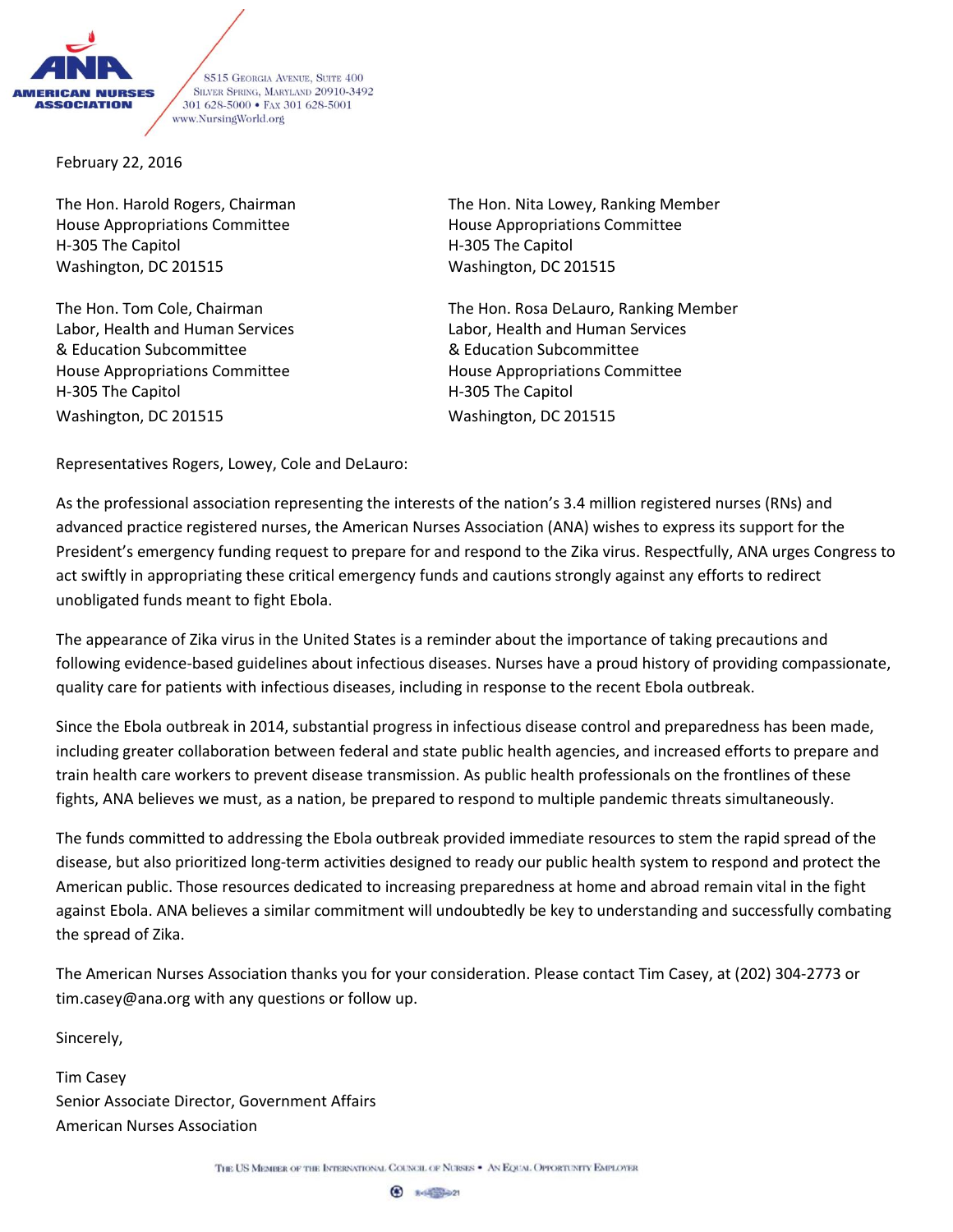February 12, 2016

The Hon. Thad Cochran, Chairman Senate Appropriations Committee S-128 The Capitol Washington, DC 20510

The Hon. Harold Rogers, Chairman House Appropriations Committee H-305 The Capitol Washington, DC 201515

The Hon. Roy Blunt, Chairman Labor, Health and Human Services & Education Subcommittee Senate Appropriations Committee S-128 The Capitol Washington, DC 20510

The Hon. Tom Cole, Chairman Labor, Health and Human Services & Education Subcommittee House Appropriations Committee H-305 The Capitol Washington, DC 201515

The Hon. Barbara Mikulski, Ranking Member Senate Appropriations Committee S-128 The Capitol Washington, DC 20510

The Hon. Nita Lowey, Ranking Member House Appropriations Committee H-305 The Capitol Washington, DC 201515

The Hon. Patty Murray, Ranking Member Labor, Health and Human Services & Education Subcommittee Senate Appropriations Committee S-128 The Capitol Washington, DC 20510

The Hon. Rosa DeLauro, Ranking Member Labor, Health and Human Services & Education Subcommittee House Appropriations Committee H-305 The Capitol Washington, DC 201515

Dear Senators Cochran, Mikulski, Blunt and Murray and Representatives Rogers, Lowey, Cole and DeLauro:

On behalf of the undersigned organizations, we are writing in support of the President's \$1.8 billion emergency funding request and for sustained federal funding related to responding to the Zika virus via public health programs. The effects on fetuses and newborns, including the devastating effects on the developing fetal brain, is a major health concern related to Zika infection. The health of women, infants and children is central to our mission, and we believe that the response by the government at home and abroad is essential to ensure that the American people are protected.

As the epidemic spreads we are growing increasingly concerned about maternal-fetal transmission, the immune response, and the potential causal relationship to fetal microcephaly and abnormal brain development. What we have determined so far may be the tip of the iceberg, and we are concerned that other, more subtle effects may not be discovered until the children are older. As we all work together to answer these pressing questions, it is imperative that the scope of the response be broader than emergency funding.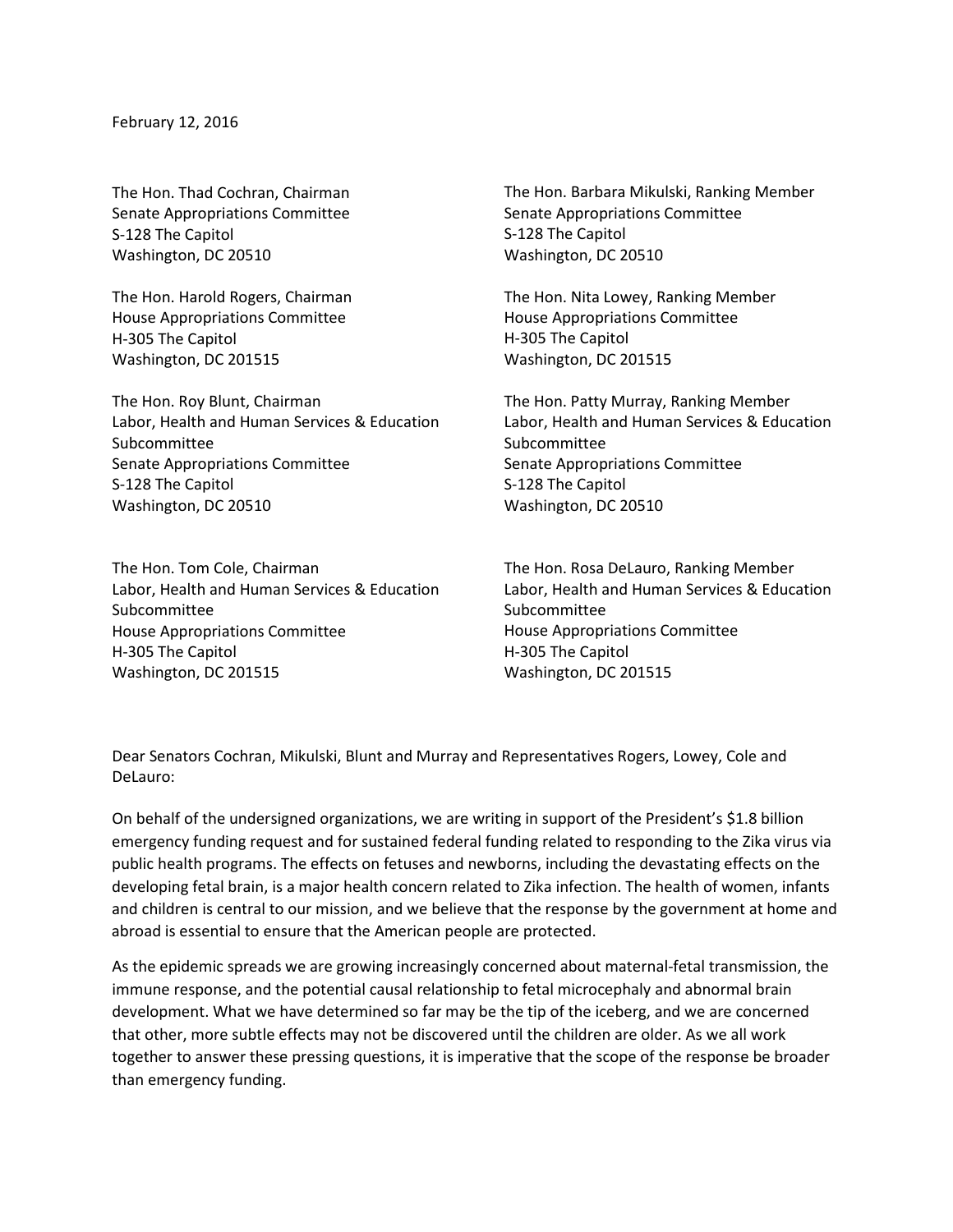Page **2** of **3** February 12, 2016

As health care professionals and consumers, we are in daily contact with women, children and families threatened by the Zika virus. As we learn more about the virus' origins and transmission, and the particularly devastating effects on the developing fetus, we urge you to ensure that the appropriate federal programs are prioritized through the Centers for Disease Control and Prevention (CDC), Centers for Medicare and Medicaid Services (CMS), National Institutes of Health (NIH), and Health Resources and Services Administration (HRSA).

We urge you to act quickly in providing the President's requested \$1.8 billion - \$1.48 billion of which would be provided to the U.S. Department of Health and Human Services (HHS). This funding, outlined in the President's request, includes \$828 million for CDC surveillance activities and \$200 million for vaccine research and diagnostic development and procurement. These key activities would track the Zika virus in communities along with its vector, expand the CDC's Pregnancy Risk Assessment Monitoring System to detect risks related to Zika, increase research into the link between Zika infections and microcephaly – including to measure change over time – and expand research and development at the NIH for a vaccine for Zika.

Beyond a targeted surge in surveillance and research this year, we urge you to also consider and address longer-term effects of the Zika virus on the pregnant population, including assessing where appropriate via CMS and HRSA, coverage for services associated with management of women at risk for Zika virus infection as new protocols and clinical practice guidelines are implemented. There is, and will continue to be, a need for additional testing, counseling and evaluation for those patients and their children. The CDC now recommends testing for any pregnant woman who travelled to any of the affected areas. Given that these affected areas encompass most of the Americas, and the potential that infection may spread in the USA, we expect that a large proportion of pregnant women will require some testing and follow up. State Title V Maternal and Child Health Services Block Grant programs in particular develop and support systems of care for children and youth with special health care needs and may be called upon to provide additional services as well. Without additional resources, the health care system will not be able to keep up with the increase in demand for services related to testing and follow up of pregnant women and their children.

Given limited investments in public health infrastructure, such surge funding for emergent threats like Zika is necessary. However, it remains important for Congress to support infectious disease surveillance and research through consistent annual appropriations to help avert these situations in the future.

Thank you for your consideration of this request. For further information or should you have any questions, please contact Katie Schubert with the Society for Maternal-Fetal Medicine at (202) 484-1100 or [kschubert@dc-crd.com.](mailto:kschubert@dc-crd.com)

Sincerely,

American Academy of Pediatrics American Association of Nurse Practitioners American College of Nurse Midwives American Congress of Obstetricians and Gynecologists